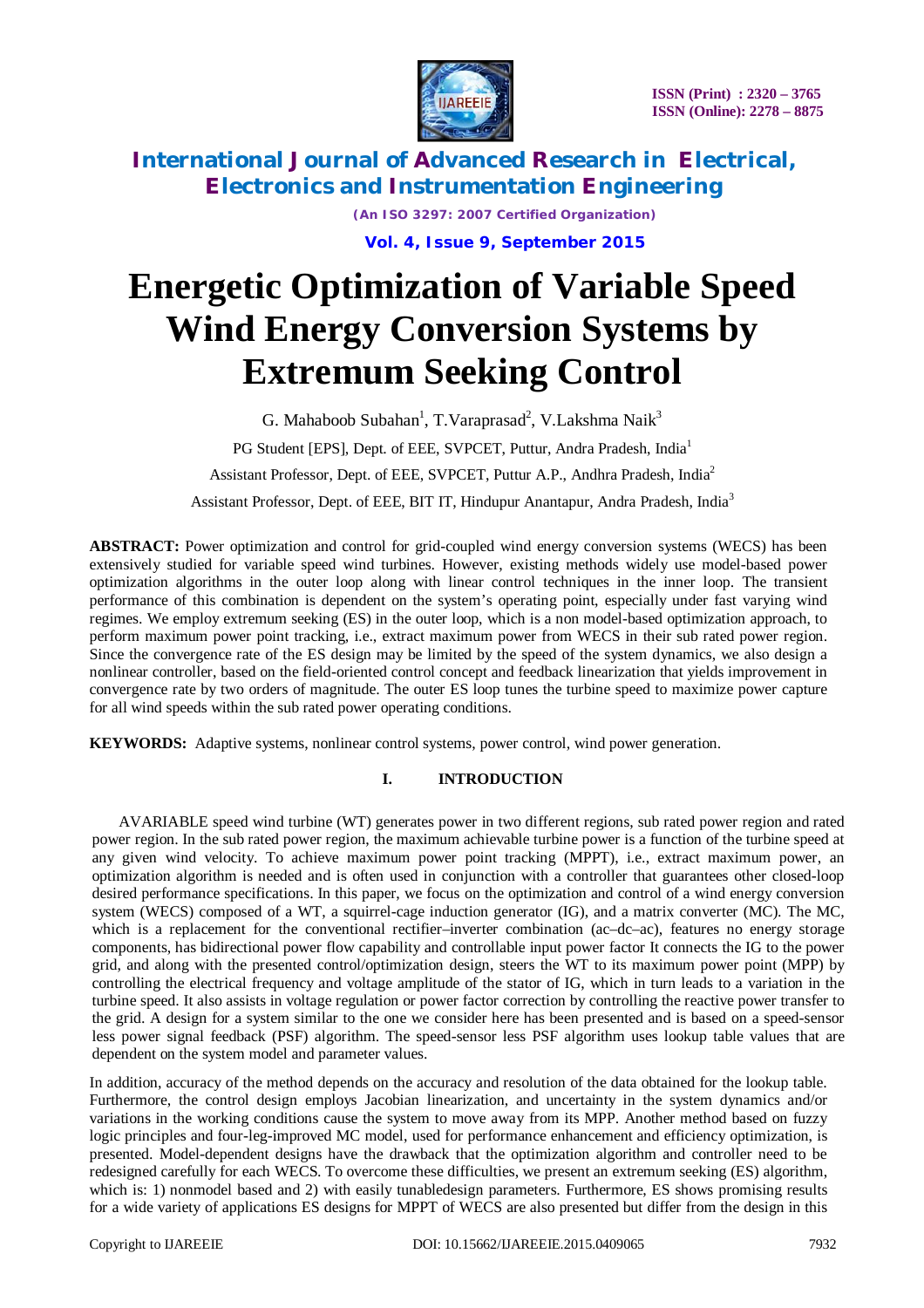

*(An ISO 3297: 2007 Certified Organization)*

### **Vol. 4, Issue 9, September 2015**

paper in several respects, including assumptions on the system model, transient performance, and performance robustness.



Fig. 1: WECS including WT, gear box, IG, and MC



Fig. 2. Typical power curve of WT including four operating regions.

Parameter to tune MPP. The turbine power is the cost function for the ES algorithm, and electrical frequency and voltage amplitude of the stator of IG are controlled through the MC to reach desired closed-loop performance. As a result of including the inner loop, the overall design has faster response time, and further more magnetic saturation of the IG is avoided. In comparison with model-based designs, ES better handles model uncertainty in the turbine power map, resulting in improved power extraction. To the best of our knowledge, this is the first work in the literature that combines the MPPT with nonlinear control design that has good performance robustness to uncertainty, and faster transient performance, allowing for power tracking under rapidly varying wind conditions. The rest of this paper is organized as follows. An introduction to modelling of the WECS with concentration on the squirrel-cage IG dynamics in stationary reference frame and the MC is discussed in Section II. Our nonlinear controller design is discussed in Section III, and the ES algorithm in Section IV. Simulation results to verify the effectiveness of the proposed scheme are presented in Section V, and our conclusion is presented in Section VI.

#### **II. WIND ENERGY CONVERSION SYSTEM**

A schematic diagram of a WECS including WT, IG, and MC is shown in Fig. 1. WTs work in four different regions, as shown in Fig. 2. In Region I, the wind speed is too low for the turbine to generate power. Region II, also called the sub rated power region, lies between the cut-in speed and rated speed. Here, the generator operates at below rated power. The theoretical shape of this curve reflects the basic law of power production, where power is proportional to the cube of the wind speed. In Region III, the power output is limited by the turbine; this occurs when the wind is sufficient for the turbine to reach its rated output power. Region IV is the period of stronger winds, where the power in the wind is so great that it could be detrimental to the turbine, so the turbine shuts down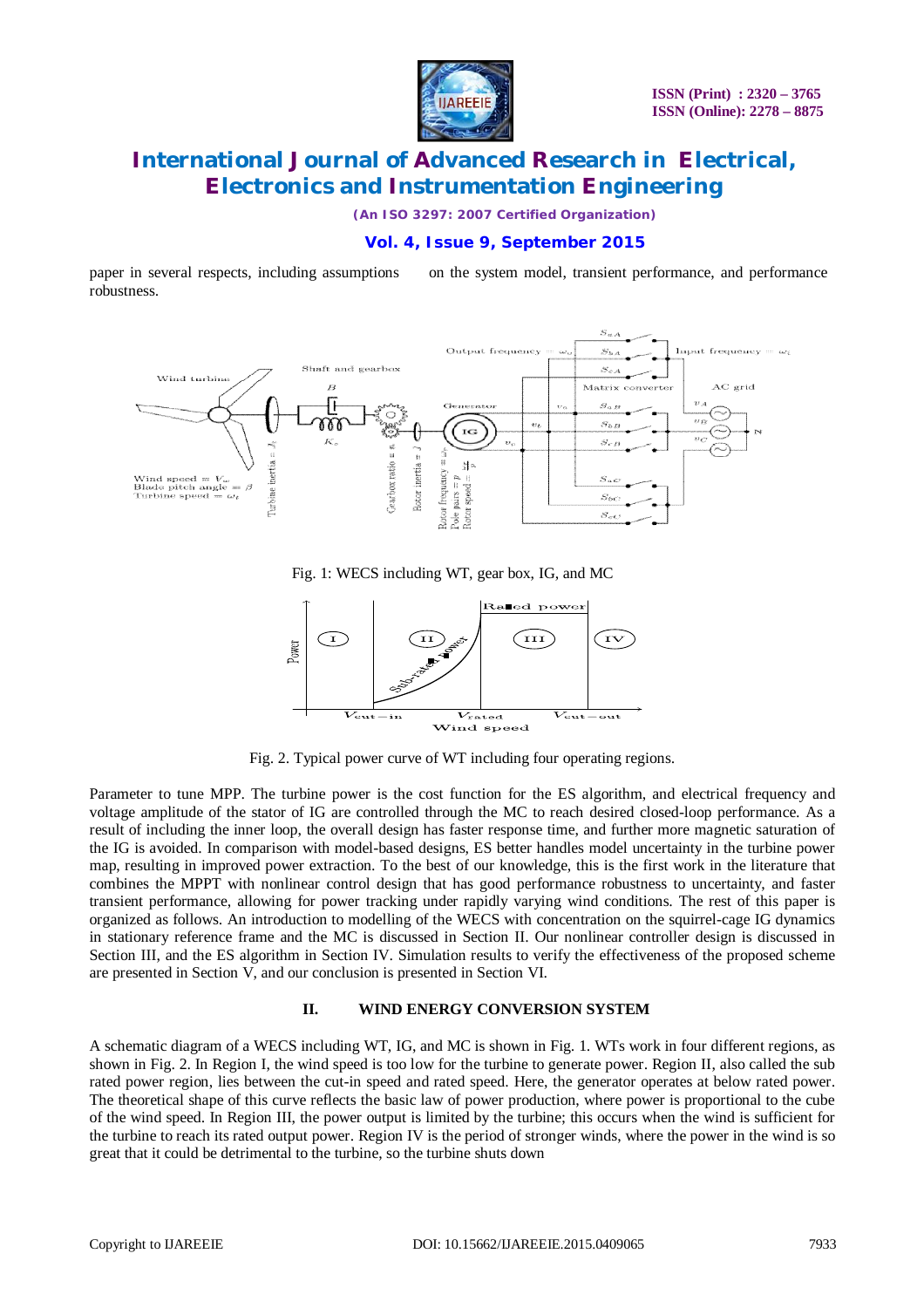

*(An ISO 3297: 2007 Certified Organization)*

### **Vol. 4, Issue 9, September 2015**



Fig. 3. Variation of turbine power coefficient versus turbine speed for different wind speeds where *β* = 0. The maximum value of the power coefficient is  $C^*$ <sub>*p*</sub>.



Fig. 4. Variation of the turbine power versus turbine speed for different wind speeds where *β* = 0. The MPP moves on  $C<sup>*</sup><sub>p</sub>Pw$  curve, which shows the characteristic of the sub rated region

### **III. CONTROLLER DESIGN**

In many motor drive systems, it is desirable to make the drive act as a torque transducer wherein the electromagnetic torque can nearly instantaneously be made equal to a torque command. In such a system, speed or position control is dramatically simplified because the electrical dynamics of the drive become irrelevant to the speed or position control problem. In the case of induction machine drives, such performance can be achieved using a class of algorithms collectively known. When flux amplitude, The power coefficient  $Cp(\omega t, Vw)$  and wind speed function  $Vw(t)$  are bounded *C*3 functions with bounded derivatives. Hence, the mechanical torque, *Tt* , is a bounded *C*3 function with bounded derivatives. Based on the selected outputs and having Assumption 1 satisfied, we apply feedback linearization with the following change of variables to WECS dynamics The closed-loop system is input– output decoupled and linear. The input–output map consists of fourth-order and third-order systems. This allows for an independent regulation (or tracking) of the outputs using control signals. Transient responses are now decoupled also when |*λ*|ref is varied, even independently of *ω*ref*t* . This is an improvement over FOC.

### **IV. MPPT USING ES**

There are three main MPPT techniques for WECS: wind speed measurement (WSM), P&O, and PSF. Measurement of wind velocity is required in WSM method. It is clear that accurate measurement of wind velocity is complicated and increases the system cost. Since the P&O method adds delay, it is not practical for medium- and large-inertia WT systems. To implement PSF control, maximum power curve (maximum power versus turbine speed) is required. The maximum power is then tracked by turbine speed control [5]. Fig. 6 shows a typical block diagram of P&O using direct FOC for the IG [9], [36]. To implement FOC scheme, the rotor flux magnitude |*λ*| and its angle *ϕ* are identified by the rotor flux calculator based on the measured stator voltage (*vo*) and current (*io*). The turbine speed reference *ω*ref*e* is generated by the MPPT scheme.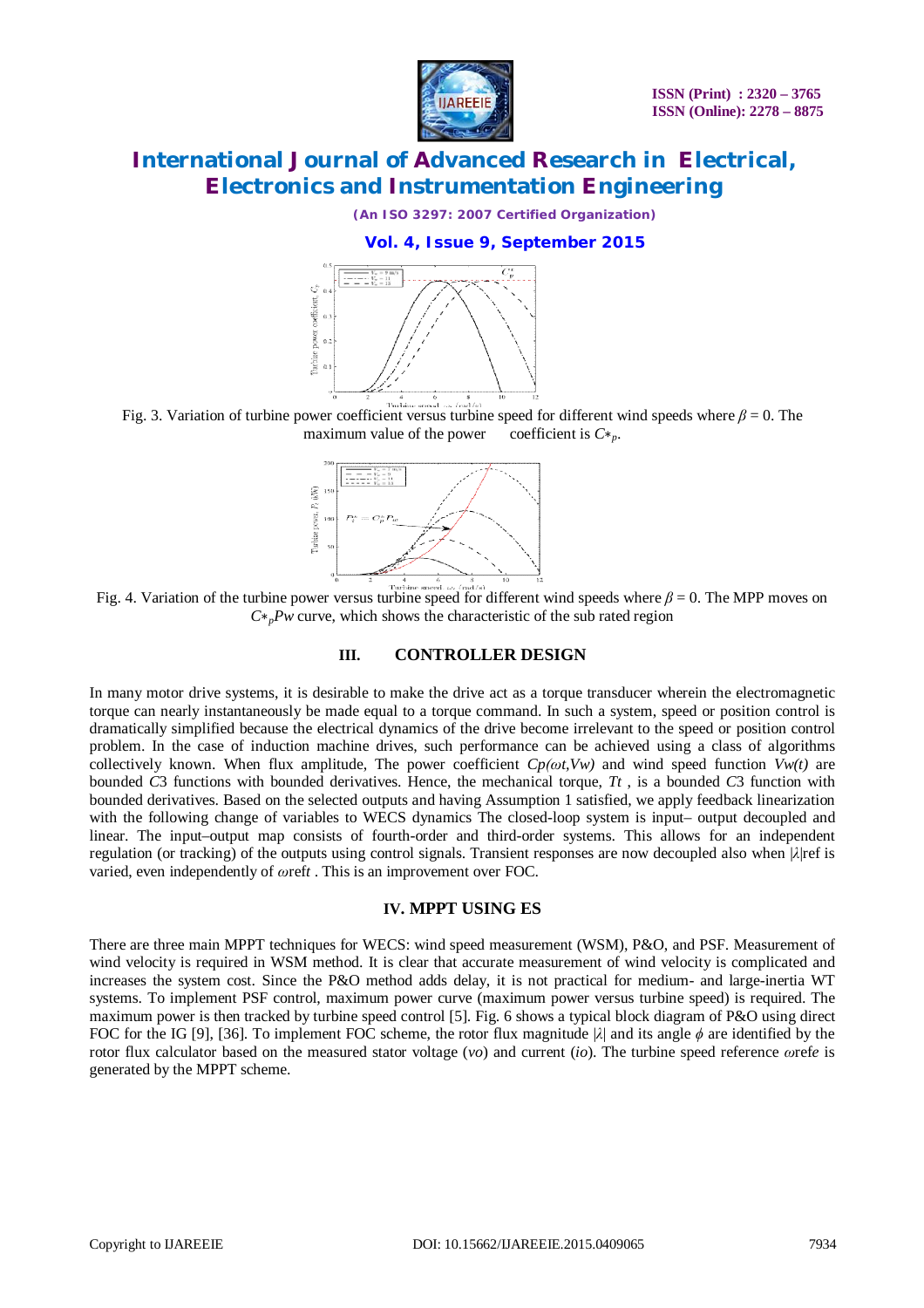

*(An ISO 3297: 2007 Certified Organization)*

### **Vol. 4, Issue 9, September 2015**



Fig.5. MPPT for a WECS based on P&O using conventional direct FOC.

The abc $\rightarrow \alpha \beta$  and its inverse follows from (31) and (34). The  $\alpha \beta \rightarrow$ do and its inverse follows from (81). The flux calculator uses (51) and (55). The controllers are proportional-integral.

first space into two new subspaces. As for all the points within the left space, their  $x$  values area unit lower compared with points within the right space. The k-d tree may be a fairly effective organization structure for the kdimension knowledge. It's a specific advantage within the search field regarding the high-dimension space, such as the k nearest neighborhood search. Therefore, the k-d tree will be applied within the high-dimension spacesearching algorithm of the patch.

### **A. Matching**

Freeman et al.[1] purpose the missing high-resolution details can't be predicted with solely the local information alone , as a result of if we tend to pre-process an input low-resolution image then break it in to several patches and search the missing high-frequency details, we'll notice the searched high-frequency patches quite totally different see the subsequent Fig. 5. This shows the local patch information isn't enough to predict the detailed information of the highresolution , however the result of the spatial neighborhood ought to be taken under consideration. In our technique , throughout the method of breaking the low-frequency image by raster scan order, each patch should be part overlapped by its neighbor to keep the accordance of the space neighborhood Fig. 6.

To overcome challenges attached with the conventional power control and optimization algorithms and to remove the dependence of the MPPT algorithm on the system modelingand identification, we propose ES algorithm, which is a non model-based real-time optimization technique to MPPT of WECS. First, we present ES without the inner-loop control to clarify the advantages of the proposed controller on the closed-loop performance of the system. The proposed models for power coefficient and turbine power in (3) and (4) are for simulation purposes. In this paper, we assume that we have access to turbine power measurements and we can manipulate the turbine speed through the MC. Furthermore, we do not have a model of the power coefficient or turbine power. However, we know that the turbine power map has one MPP under any wind speed, which helps us to present the following assumption.



A schematic diagram of MPPT for WECS with ES without inner-loop nonlinear control is shown in Fig. 7. Remark 4 implies that the power is parameterized by *ω o*, which is estimated by ES loop. The other input for WECS that generates the voltage amplitude has been set to zero, which means the stator voltage has a constant peak amplitude. Our proposed ES scheme with the inner loop control is shown in Fig. 8. In this case, the reference inputs of the innerloop control are *ω*ref*t* and |*λ*|ref. From Assumption 2, we know that the MPP is parameterized by the optimal turbine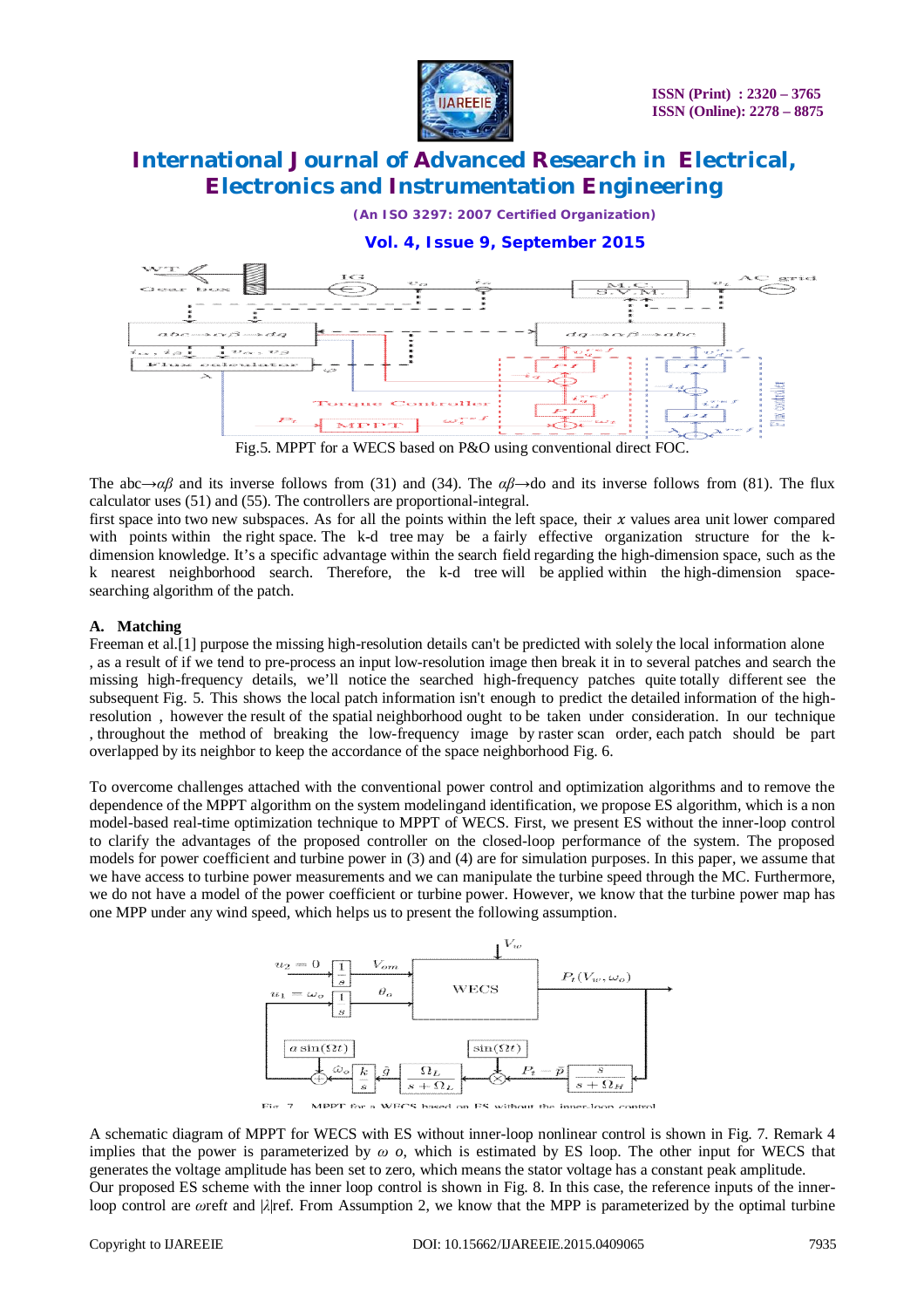

*(An ISO 3297: 2007 Certified Organization)*

### **Vol. 4, Issue 9, September 2015**

speed at each wind speed, which is estimated by the ES loop. The other control input |*λ*|ref defines the level of the flux linkage of the rotor, which prevents IG from magnetic saturation.



Fig. 8. ES for MPPT in WECS with the inner-loop control.

### **V. SIMULATION RESULT**

As we mentioned earlier, response time of the ES design without the inner loop is considerably slow, which results



Fig. 9. Variation of wind speed versus time.

in a very low power efficiency. However, we present one simulation that compares the response of the design without the inner loop, as shown in Fig. 7, to our proposed algorithm, as shown in Fig. 8, which shows the role of the inner loop.. Higher values of *a* reduce the precision of the MPPT, as shown in Theorem 2. We show a time frame of 30 s to visualize the differences between our proposed algorithm and the two other algorithms, properly.



Fig. 10. MPPT, (solid red line) our proposed algorithm, (dashed-dotted green line) ES without inner loop, (dashed blue line) conventional P&O with FOC, and (dotted black line) maximum power available to the WECS.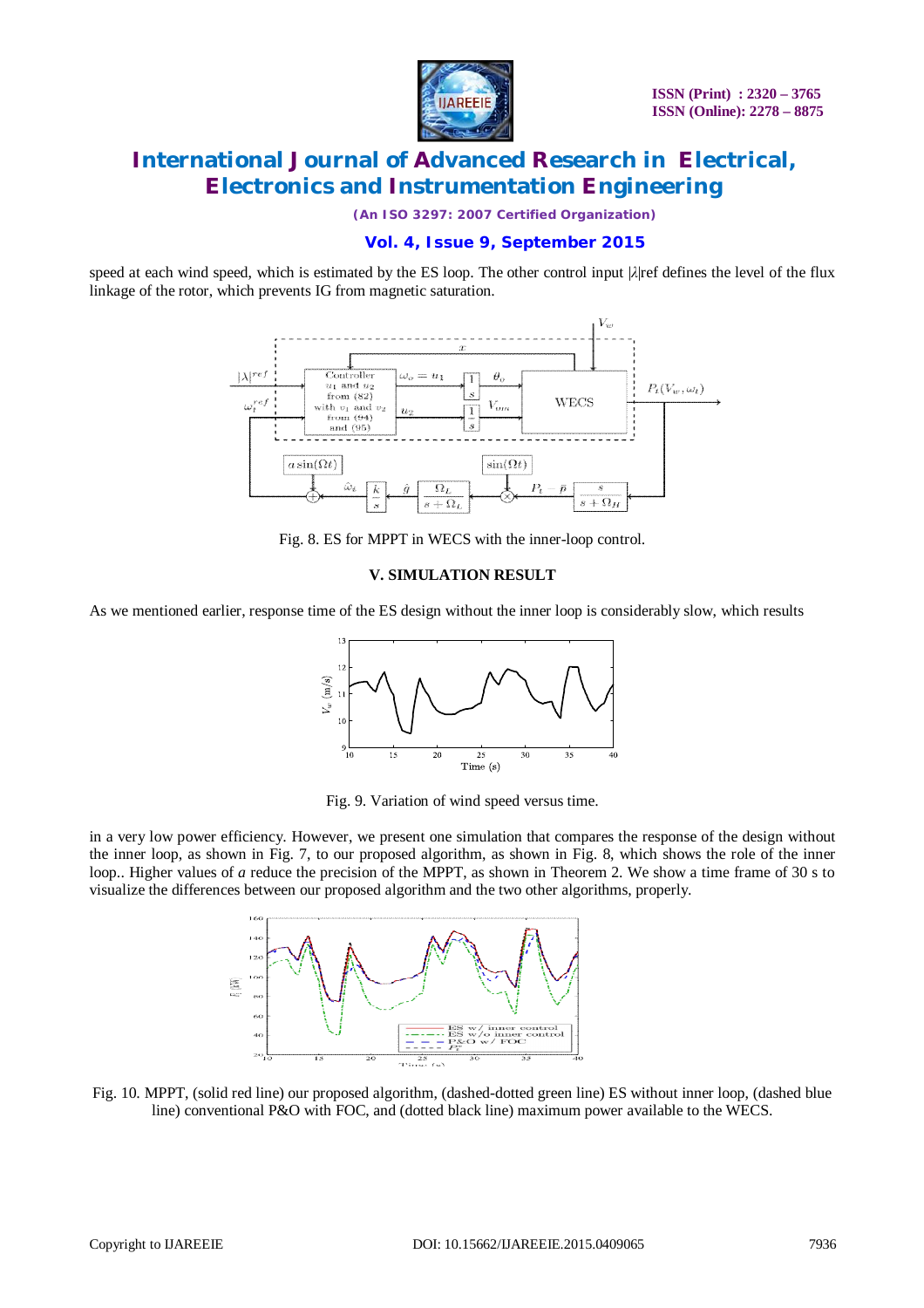

*(An ISO 3297: 2007 Certified Organization)*

### **Vol. 4, Issue 9, September 2015**



Fig. 11. Variation of power coefficient, (solid red line) our proposed algorithm, (dashed-dotted green line) ES without inner loop, (dashed blue line) conventional P&O with FOC, and (dotted black line) maximum power coefficient Algorithm by adding different amount of perturbation to the rotor and stator resistance and inductance. We present one of our robustness simulations with a 100% increment in rotor resistance at time 15 s and then back to its nominal value at time 25 s. While as shown in Fig. 12, the performance of the proposed algorithms remains unchanged, the conventional MPPT algorithm is not able to attenuate the effect of the disturbance, as shown in Fig. 13.



at time 15 s and back to its nominal value at time 25 s for the proposed algorithm. Variation of turbine power (solid red line) with perturbation and



Complexity of the proposed algorithm. Clearly higher power efficiency is our aim and to this end, we have to sacrifice the simplicity in favor of harvesting more energy. Since the WECS runs for a long period of time, a small improvement in power efficiency guarantees extracting a higher energy level and leads to cost reduction of the WECS.

#### **VI. CONCLUSION**

We presented an ES algorithm to extract maximum power from a WECS for wind speed from cut-in wind speed to rated wind speed. The design employed an inner-loop nonlinear controller based on field-oriented approach and feedback linearization technique to control the closed-loop transient performance, with respect to which the ES had to be tuned. Without this inner-loop control, the convergence rate of the closed-loop system would be much slower. This optimization control algorithm can readily be extended to other classes of WECS without major changes.

#### **REFERENCES**

[1] P. M. Anderson and A. Bose, "Stability simulation of wind turbine systems," *IEEE Trans. Power App. Syst.*, vol. 102, no. 12, pp. 3791–3795, Dec. 1983.

[2] K. B. Ariyur and M. Krsti´c, *Real-Time Optimization by Extremum Seeking Feedback*. New York, NY, USA: Wiley, 2003.

[3] A. Banaszuk, K. B. Ariyur, M. Krsti´c, and C. A. Jacobson, "An adaptive algorithm for control of combustion instability," *Automatica*, vol. 40, no. 11, pp. 1965–1972, 2004.